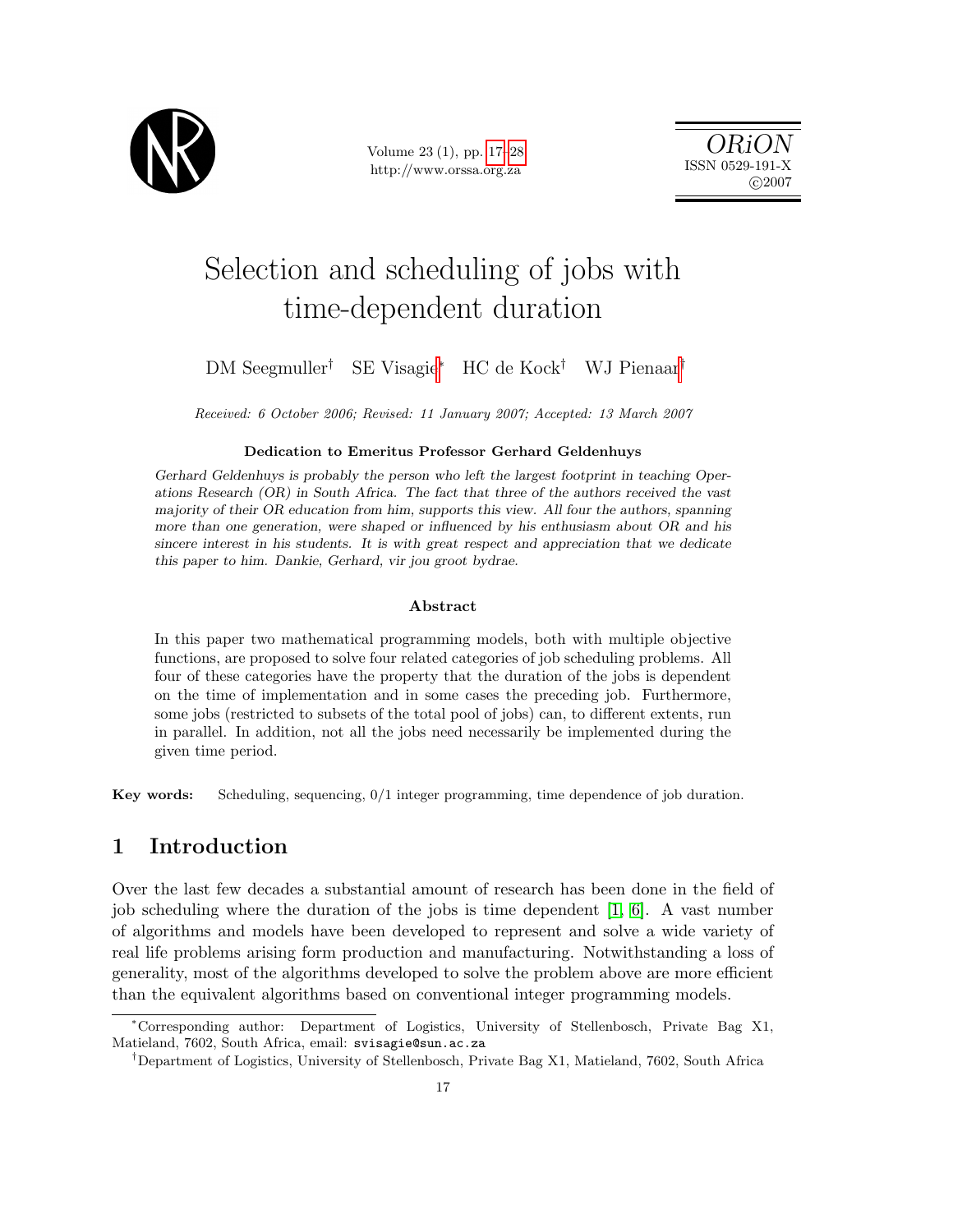The problem considered in this paper is concerned with determining an optimal sequence of tests to be performed at a specific test station. Individuals wanting to use the test station must apply to occupy the test station and sometimes may even choose the time at which to carry out the test. This results in a pool of tests and the management of the test station must select a subset of these tests and determine a sequence in which the tests should be performed in order to maximise income. In this case, not only is the test duration dependent on the start times, but may also depend on the preceding test as well. Furthermore, in certain circumstances parts of tests can run in parallel if they require the same equipment setup.

This problem may be described as a multi-objective scheduling problem with time dependent duration and in which jobs can run in parallel to a certain degree. The first objective is to select the right jobs to implement from a pool of waiting jobs and the second is to minimise the total duration of the jobs selected. No models could be found in the literature to solve exactly the problem formulation as stated above.

In the next section a brief background to the problem and literature is given. In §[3](#page-2-0) the relevant mathematical models are provided to solve the different occurrences of the scheduling problem. These models are followed in §[4](#page-6-0) by a few notes on the complexity of the algorithms. Examples to demonstrate the implementation of the model are given in §[5.](#page-7-0) In §[6](#page-10-3) conclusions are drawn and ideas for further research are suggested.

# 2 Background

Pinedo [\[14\]](#page-11-0) classifies scheduling problems according to a triplet notation  $\alpha|\beta|\gamma$ , where  $\alpha$ describes the machine environment,  $\beta$  the processing characteristics and constraints, and  $\gamma$  the objective to be optimised. According to this notation, the machine environment for our problem is a single machine setup (denoted by 1). The processing characteristics can be pre-emptive<sup>[1](#page-1-0)</sup> ( $prmp$ ) with sequence-dependent setup times  $(s_{j,k})$  and precedence (prec) restrictions. Finally, there are two objectives, namely, the maximisation of the total weighted jobs  $(\sum w_i)$  and the minimisation of makespan  $(C_{\text{max}})$ . Thus in triplet notation our problem is related to a  $1|prmp, s_{j,k}, prec| \sum w_j, C_{\text{max}}$  scheduling problem.

Generally, objective functions considered in the scheduling literature [\[1,](#page-10-1) [6,](#page-10-2) [14\]](#page-11-0) are based on time measures, such as the maximisation or minimisation of one or a combination of makespan  $C_{\text{max}}$ , maximum lateness  $L_{\text{max}}$ , maximum tardiness  $T_{\text{max}}$  and variance of makespan  $var(C_{\text{max}})$ . On the contrary, our problem is not purely pre-emptive and does not include any time measure. Consequently, it is not possible to solve our problem by means of existing algorithms. Alternatively, one could formulate the problem as a  $0/1$ integer programming problem, but the resulting model is complex. Cheng *et al.* [\[6\]](#page-10-2) state that almost all scheduling problems where the duration of jobs is time dependent are NP-complete.

Another difference between the problem considered here and the general problems in the literature, where durations of jobs depends on their start times, is that the models in the

<span id="page-1-0"></span><sup>&</sup>lt;sup>1</sup>In our problem description jobs are pre-emptive with other jobs having a similar equipment setup configuration, which is equivalent to jobs running in parallel that are in the same setup configuration class.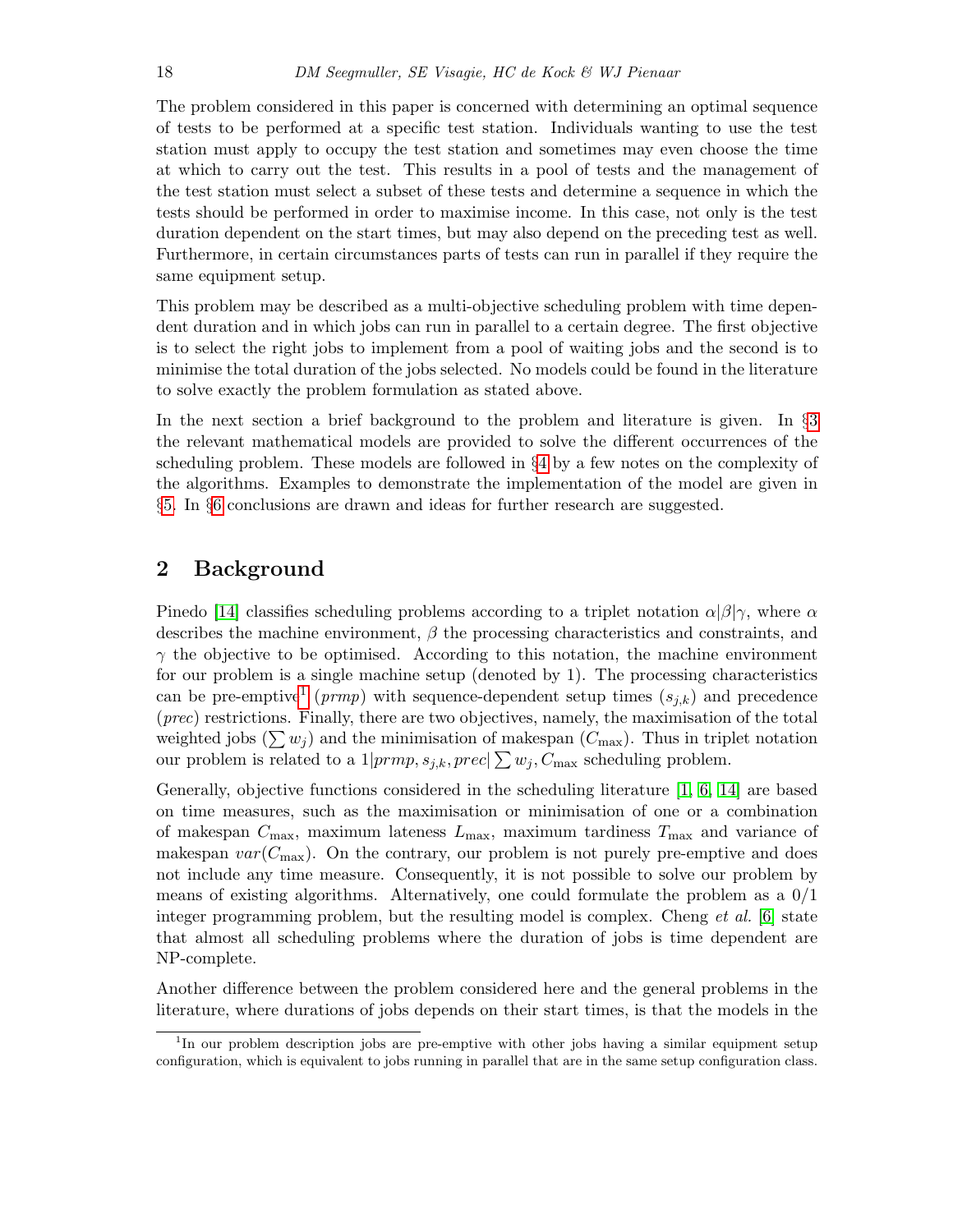literature assume some functional relationship between the duration of a job and its start time [\[6\]](#page-10-2). The suggested functional relationships are:

- 1. The duration is either increasing or decreasing as the start time increases. The functional relationship is then given by  $d_i = a_i \pm b_i s_i$ , where  $d_i$  is the duration,  $s_i$ the start time of job i, and  $a_i$  and  $b_i$  are constants. See, for example, [\[2,](#page-10-4) [4,](#page-10-5) [7,](#page-10-6) [8\]](#page-10-7) for articles using this approach.
- 2. The duration is either constant and then increasing  $(d_i = \max\{a_i, a_i + b_i(s_i p_i)\})$ or decreasing and then constant  $(d_i = a_i - b_i \min(s_i, p_i))$  as the start time increases. The same notation as above is used, with the addition that  $p_i$  is a constant too. See, for example, [\[5,](#page-10-8) [11\]](#page-11-1) for this approach.
- 3. The duration is a step function  $(d_i = a_i \text{ or } a_i + b_i)$ . See, for example, [\[3,](#page-10-9) [9\]](#page-11-2) for this approach.

No such functional relationships exist in the situation considered here. In our application the durations can, for example, be constant, increase, decrease and increase again.

# <span id="page-2-0"></span>3 Mathematical models

The objective in this paper is to formulate the selection and scheduling of jobs with time dependent duration as an integer program (IP) with multiple objective functions. Cases are considered where the job duration and cost are dependent on the time and sequence of job implementation. The pool of jobs is restricted to a predetermined set and the set of time periods is restricted to integer values. The job duration functions are restricted to cases where the job duration can be predetermined for a given start time. The discreteness of the job durations and start times do not impose restrictions on the applicability of the models. If necessary, the models can accommodate any length of interval by simply choosing smaller intervals (for example, hours instead of days or weeks).

Four scheduling models which model different degrees of job duration and overlap, and therefore different degrees of complexity, are considered. Problems are classified in the following four categories:

- Category 1: The duration of a job depends on its start time and jobs cannot run in parallel.
- Category 2: The duration of a job depends on its start time and jobs can run in parallel.
- Category 3: The duration of a job depends on its start time and on the preceding job, and jobs cannot run in parallel.
- Category 4: The duration of a job depends on its start time and on the preceding job, and jobs can run in parallel.

An optimal job sequence should be determined according to the two objectives (in order of priority) given below: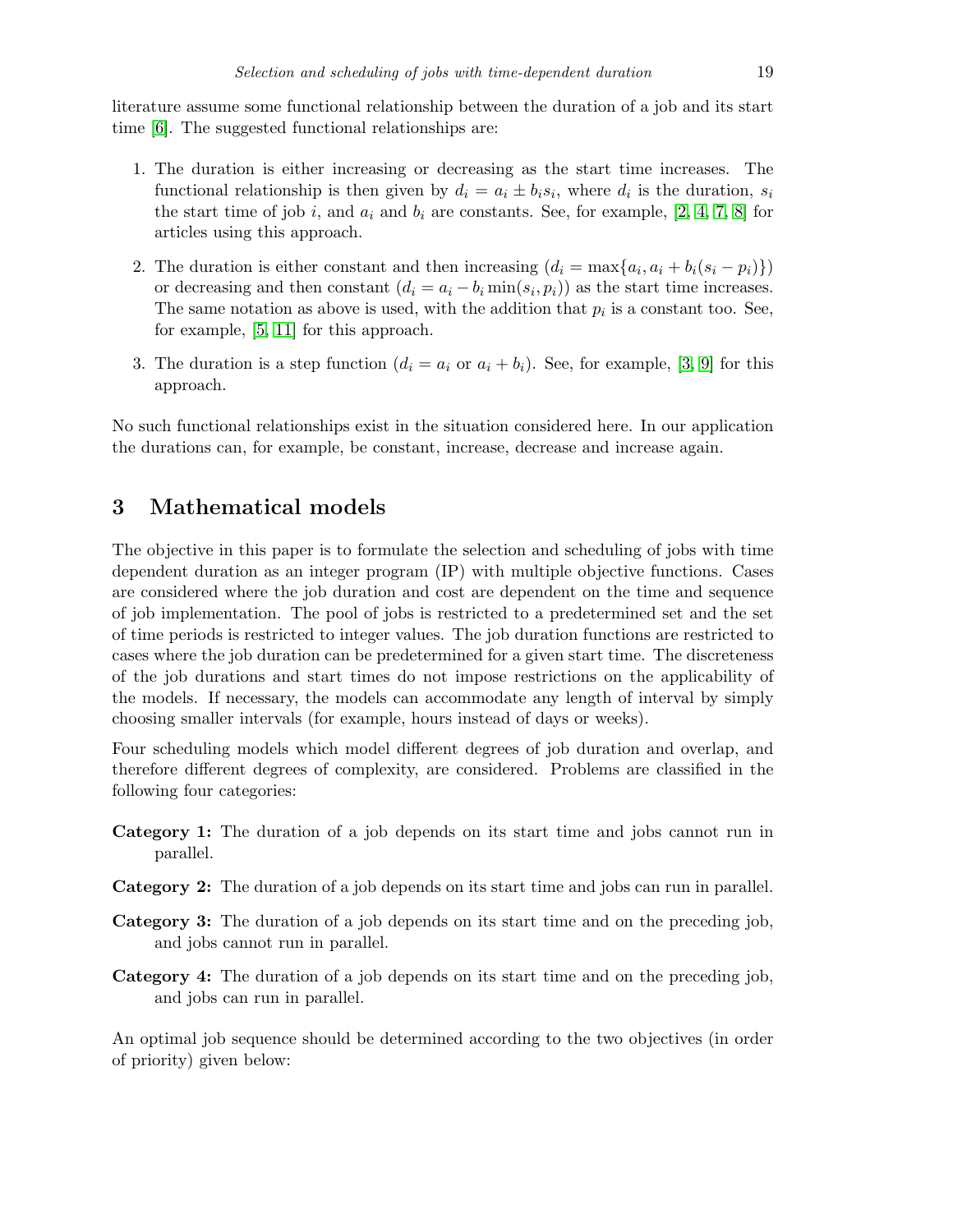- 1. Maximise the profit generated by jobs that are implemented; and
- 2. Minimise the total duration of the jobs that are implemented.

Only two mathematical models are necessary to model the four categories. The value of one parameter determines whether or not jobs can run in parallel as well the extent to which jobs can run in parallel. The two model formulations follow in the sections below.

#### <span id="page-3-0"></span>3.1 Job duration depends on the start time only

Categories 1 and 2 are considered first. In both these categories precedence is not important and will be modelled by means of an IP. A description of the variables required in modelling the case where the job duration dependents on the start times is given below:

- $d_{i,k}$  duration of job i when implemented during period k,
- $c_{i,k}$  profit margin of job i when implemented during period k,
- $h_i$  parameter indicating the fraction of the facility that job i occupies for the full duration of implementation,
- $r_i$  relative weight representing the relative importance of job i,
- $x_{i,k}$  binary variable equal to unity if the implementation of job i starts during period k, and
- $b_{i,k}$  binary variable equal to unity if job i is implemented during period k.

The following assumptions are made in the model:

- 1. Jobs run continuously and must be completed within the given time intervals  $1, \ldots, w$ .
- 2. The durations of jobs have integer values.
- 3. A discrete range of values is assigned to  $h_i$ , for example,  $h_i = [1, 0.75, 0.5, 0.25]$ .
- 4. Jobs do not require a specific equipment/facility setup, which implies that any subset of jobs can run in parallel, if the resources permit.
- 5. The durations of jobs that can run in parallel are defined for a specific value of  $h_i$ . Usually, jobs running one after the other will imply shorter individual job durations and therefore separate jobs are defined with relative durations and cost functions for the range of valid  $h_i$  values. The set of derived jobs is denoted by  $\mathcal{H}_i$ . Take, for example, job  $J_1$  which has a duration of 4 units if it is run on its own. If it can run in parallel with  $h_1$  taking on the values 1, 0.75, 0.5 and 0.25, then the set of four derived jobs  $\mathcal{H}_1 = \{J_{1a}, J_{1b}, J_{1c}, J_{1d}\}\$  with durations of 4, 6, 7 and 8 respectively are created. The cost function of the additional jobs should reflect a saving in cost in the overheads, since running jobs in parallel generally decreases the total duration and costs to complete all the jobs. Only one of these derived jobs will be implemented.
- 6. Maximisation of the weighted number of jobs has priority over the minimisation of total job durations and will be optimised first.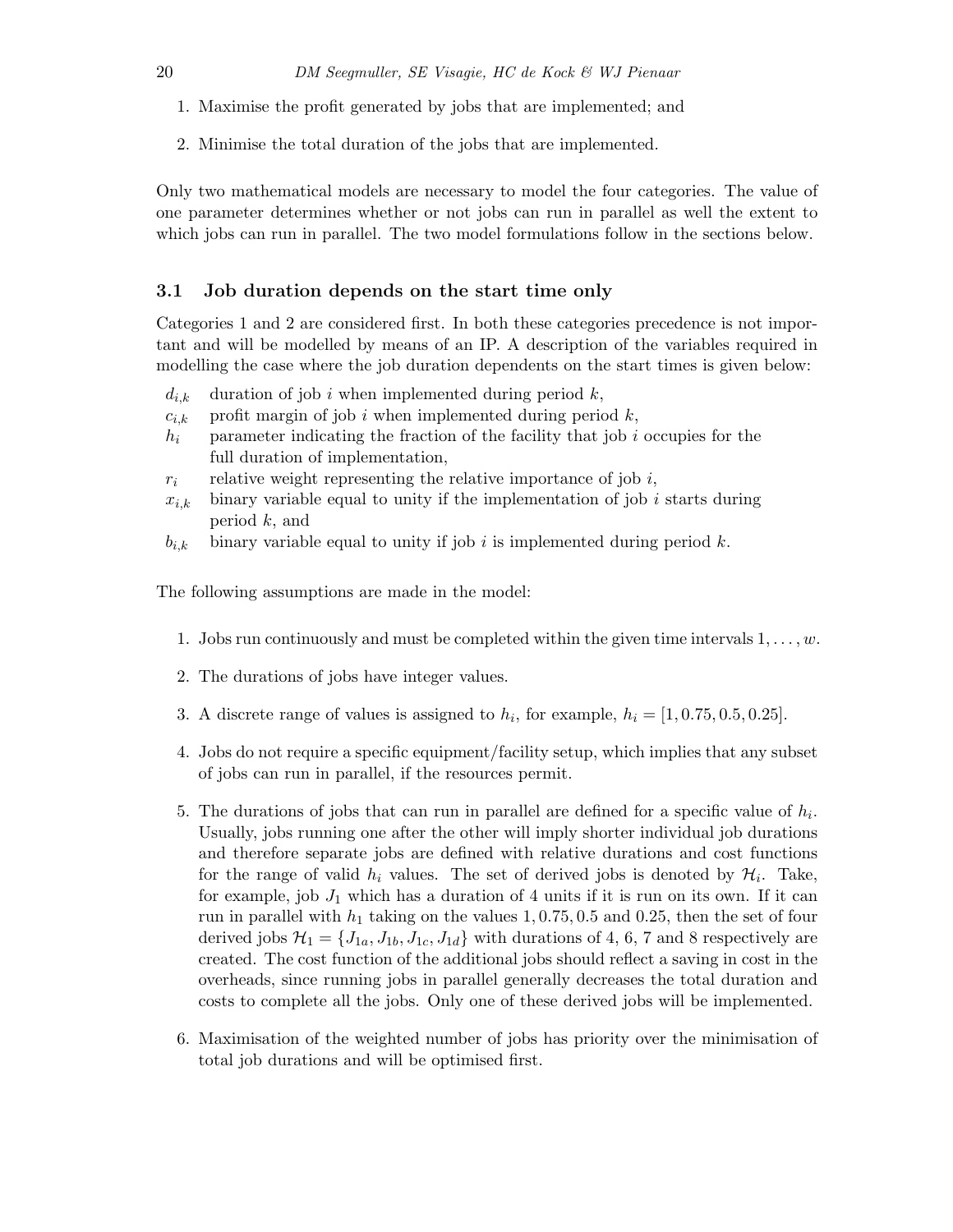A mathematical formulation for the case where jobs can run in parallel is presented. The case where jobs cannot run in parallel may be treated as a special case by simply setting the parameter  $h_i = 1$  for all jobs. With reference to the variables defined, the IP formulation is given by

$$
\max \sum_{i=1}^{n} \sum_{k=1}^{w} r_i c_{i,k} x_{i,k}
$$
 (1)

and

<span id="page-4-0"></span>
$$
\min \sum_{i=1}^{n} \sum_{k=1}^{w} d_{i,k} \tag{2}
$$

subject to

$$
\sum_{k=1}^{w} x_{i,k} \le 1, \qquad i = 1, \dots, n \tag{3}
$$

$$
\sum_{i=1}^{n} h_i b_{i,k} \le 1, \qquad k = 1, \dots, w \tag{4}
$$

$$
\sum_{\substack{\ell=1\\ \ell \ge k}}^{k+d_{i,k}-1} b_{i,\ell} \ge d_{i,k} x_{i,k}, \qquad i = 1, \dots, n, \quad k = 1, \dots, w \qquad (5)
$$

$$
(w-1)x_{i,k} + d_{i,k} \le 2w - k, \qquad i = 1, ..., n, \quad k = 1, ..., w
$$
\n(6)  
\n
$$
x_{s,k} = 0, \qquad \text{for all } (s,k) \in S_k
$$
\n(7)

<span id="page-4-5"></span><span id="page-4-4"></span><span id="page-4-3"></span><span id="page-4-2"></span><span id="page-4-1"></span>
$$
for all (s, k) \in S_k \tag{7}
$$

$$
\sum_{k=1}^{w} \sum_{m \in \mathcal{H}_i} x_{m,k} \le 1, \qquad \text{for all } \mathcal{H}_i \tag{8}
$$

$$
x_{i,k}, b_{i,k} \in \{0, 1\}, \qquad i = 1, \dots, n, \quad k = 1, \dots, w \tag{9}
$$

$$
d_{i,k} \in \mathbb{Z}, \t i = 1, ..., n, \t k = 1, ..., w.
$$
 (10)

Constraint [\(3\)](#page-4-0) ensures that a job starts once only. If the value of  $h_i$  is less than 1 it means that jobs can run in parallel. Constraint [\(4\)](#page-4-1) dictates how many jobs can run in parallel during a certain time period, while not exceeding the capacity of equipment or the facility. Constraint [\(5\)](#page-4-2) ensures that the binary variables  $b_{i,k}$  take on a value of one for all the time periodes k during which job i is running. Constraint [\(6\)](#page-4-3) states that if  $k + d_{i,k} - 1 > w$ , then  $x_{i,k} = 0$ . In other words, it ensures that a job can only start if it can be finished before the end of the time periods over which the model is solved. Constraint [\(6\)](#page-4-3) is thus a simplification of

$$
k + d_{i,j} - 1 - w \le M(1 - x_{i,j}),
$$

where M is a large positive number. If it is assumed that  $\max_{i,k} \{d_{i,k}\} < w$ , then  $M = w-1$ is sufficiently large. Constraint  $(7)$  prohibits job s from starting during time period k. The set  $S_k$  contains all the jobs that are not allowed to start at the beginning of time period k. The final constraint in equation [\(8\)](#page-4-5) ensures that at most one element from the set of derived jobs  $\mathcal{H}_i$  can be chosen.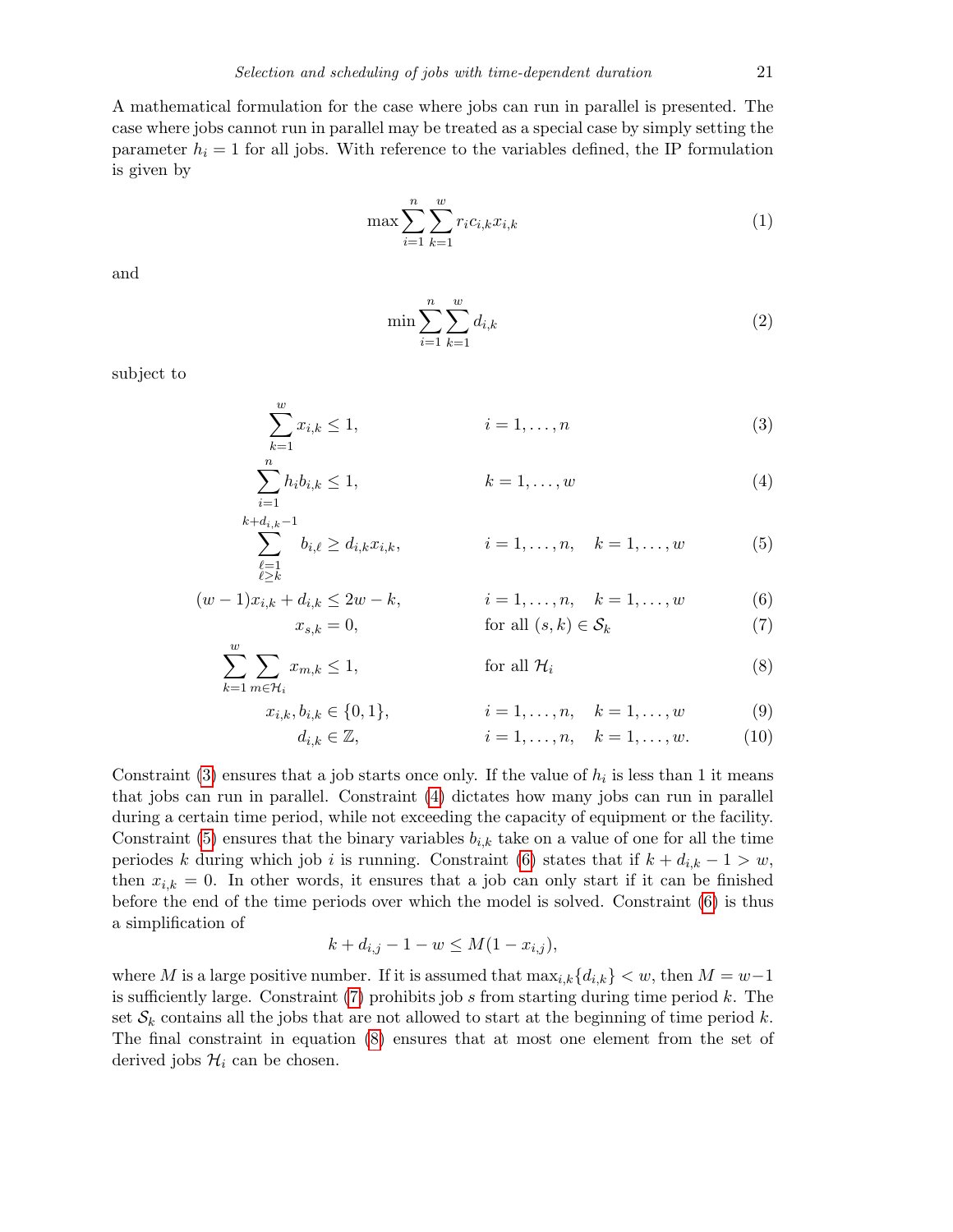#### <span id="page-5-2"></span>3.2 Job duration depends on the start time and the preceding job

Many applications arise where job execution requires a specific setup of the facilities and resources. In this section we consider the situation where the setup times for job execution depend on the state of the facility after the preceding job has been completed. The sequence thus plays an integral part in the duration and cost of implementing jobs. Since jobs require specific facility setups, not all jobs can run in parallel. Jobs should therefore be categorised into classes of similar facility setup requirements with similar setup durations and cost portions of the total job cost. This case is again formulated as an IP and the case where jobs cannot run in parallel is a special case obtained by simply setting the parameter  $h_i$  equal to unity for all jobs. In addition the following assumptions are added to those in §[3.1:](#page-3-0)

- 1. Jobs may be categorised into classes of similar facility requirements, with similar setup cost portions of the total job cost and similar setup duration portions of the total duration required for job implementation.
- 2. The facilities are in an initial setup state before the commencement of the first period.
- 3. Only jobs within the same setup category can run in parallel.

The description of the variables required in modelling the case where the job duration depends on the start times is given below:

- $x_{i,j,k}$  binary variable equal to unity if the implementation of job i starts during period  $k$  and follows on job  $j$ ,
- $d_{i,j,k}$  duration of job i if it follows on job j and is implemented during period k,
- $c_{i,j,k}$  profit if job i is implemented during period k and follows on job j,
- $h_i$  parameter indicating the fraction of the facility that job i occupies for the full duration of implementation,
- $r_i$  relative weight representing the relative importance of job i, and
- $b_{i,k}$  binary variable equal to unity if job i is implemented during period k.

In terms of the notation above, the model formulation for categories 3 and 4 is

$$
\max \sum_{i=1}^{n} \sum_{k=1}^{w} r_i c_{i,j,k} x_{i,j,k}
$$
\n(11)

and

<span id="page-5-1"></span><span id="page-5-0"></span>
$$
\min \sum_{i=1}^{n} \sum_{k=1}^{w} d_{i,j,k} \tag{12}
$$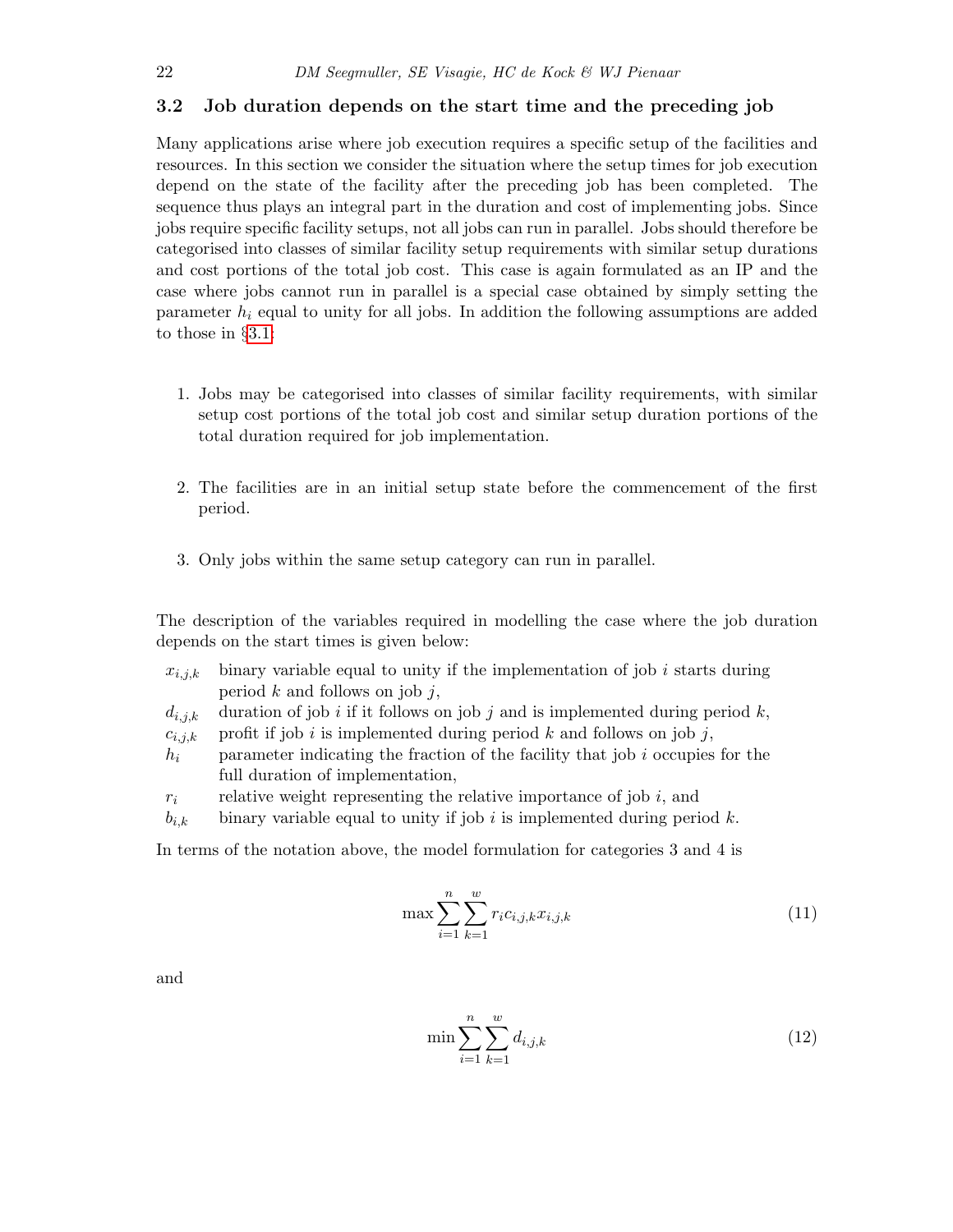subject to

$$
\sum_{j=1}^{n} \sum_{k=1}^{w} x_{i,j,k} \le 1, \qquad i = 1, \dots, n
$$
\n(13)

$$
\sum_{i=1}^{n} \sum_{\substack{j=1 \ j \neq i}}^{n} h_i b_{i,k} \le 1, \qquad k = 1, \dots, w
$$
\n(14)

$$
\sum_{\substack{\ell=1\\ \ell \ge k}}^{k+d_{i,k}-1} b_{i,\ell} \ge d_{i,j,k} x_{i,j,k}, \quad i = 1, \dots, n, \quad j = 1, \dots, n, \quad k = 1, \dots, w \quad (15)
$$

$$
(w-1)x_{i,j,k} + d_{i,j,k} \le 2w - k, \qquad i = 1, \dots, n, \quad j = 1, \dots, n, \quad k = 1, \dots, w \tag{16}
$$

$$
\sum_{\substack{i=1 \ i \neq j}}^{n} x_{i,j,k} - \sum_{\substack{i=1 \ i \neq j}}^{n} \sum_{\ell=1}^{k-1} x_{i,j,\ell} \le 0, \qquad j = 1, \dots, n, \quad k = 2, \dots, w \tag{17}
$$

<span id="page-6-3"></span><span id="page-6-2"></span><span id="page-6-1"></span>
$$
x_{s,j,k} = 0, \qquad \text{for all } (s,j,k) \in \mathcal{S}_k \tag{18}
$$

$$
\sum_{k=1}^{w} \sum_{m \in \mathcal{H}_i} \sum_{j=1}^{n} x_{m,j,k} \le 1, \qquad \text{for all } \mathcal{H}_i
$$
\n(19)

$$
x_{i,j,k}, b_{i,k} \in \{0,1\}, \qquad i = 1, \dots, n, \quad j = 1, \dots, n, \quad k = 1, \dots, w \tag{20}
$$

$$
d_{i,j,k} \in \mathbb{Z}, \qquad i = 1, \dots, n, \quad j = 1, \dots, n, \quad k = 1, \dots, w. \tag{21}
$$

The goal given by [\(11\)](#page-5-0) maximises the weighted number of chosen jobs, while the goal given in [\(12\)](#page-5-1) minimises the total duration of these jobs. The constraints are similar to the ones used in §[3.1,](#page-3-0) with generalisation for the precedence complications. The only constraint not present in the formulation in  $\S 3.1$  $\S 3.1$  is constraint [\(17\)](#page-6-1). This constraint is also an if-then constraint and states that if job i is preceded by job j and starts during time period  $k$ , then job  $j$  should have started before time period  $k$ .

## <span id="page-6-0"></span>4 Complexity of models

The size of the IP is a function of the number of jobs in the pool, the number of time periods, the problem classification and problem-specific limitations. Problem-specific limitations may involve the following:

- 1. The refinement of a unit period interval into fractions of a period, which defines the range of valid  $h_i$  values. For example, when refining the unit interval to quarter units and specifying a job with an  $h_i$  value of  $1, \frac{3}{4}$  $\frac{3}{4}, \frac{1}{2}$  $\frac{1}{2}$  and  $\frac{1}{4}$  implies that 3 new jobs must be defined with valid cost and duration parameters. This increases the job pool to select from.
- 2. For category 3 and category 4 classifications, jobs are classified according to facility configuration requirements. Jobs within different classes cannot run in parallel.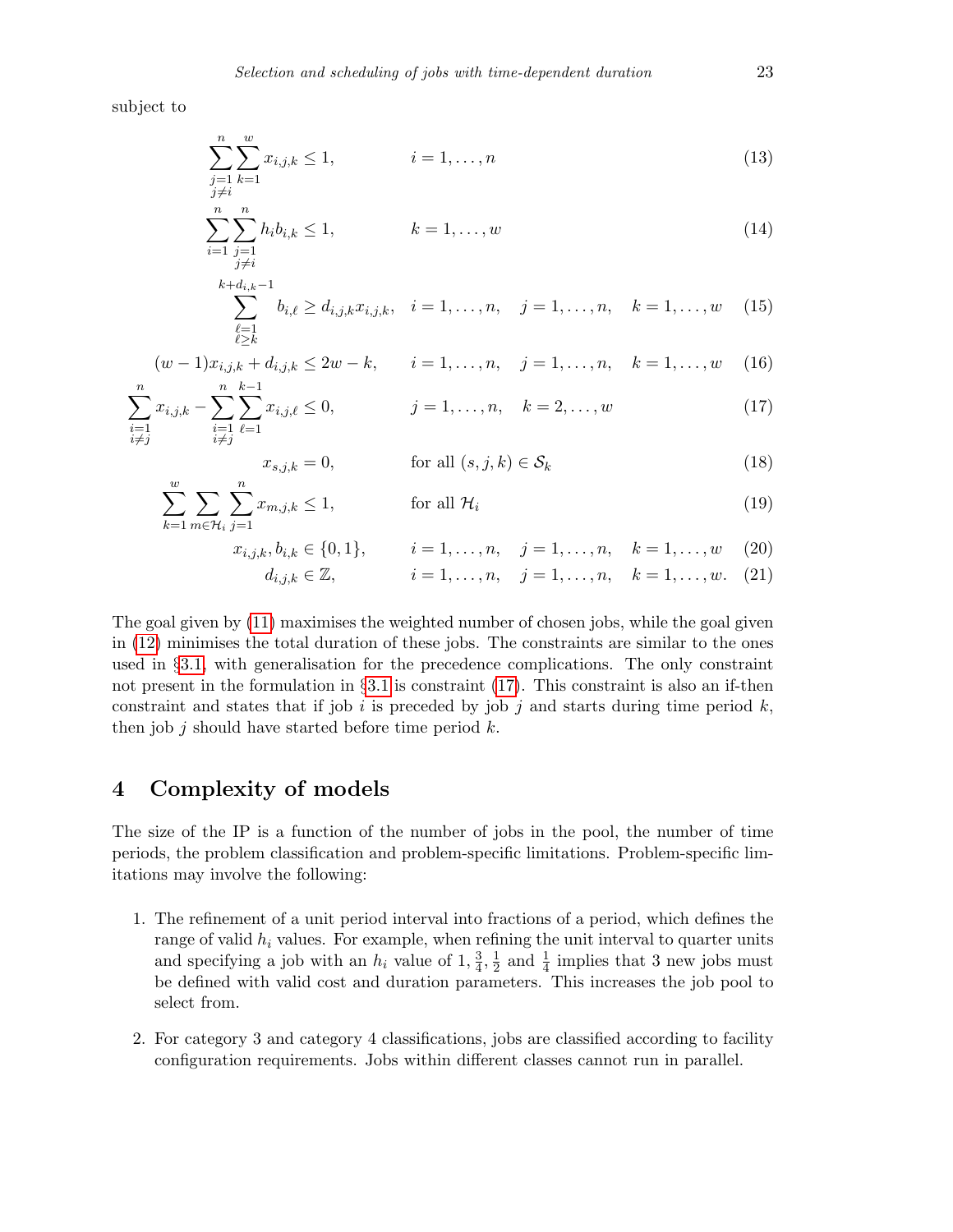Table [1](#page-7-1) gives a summary of the order of magnitude of the size of a typical scheduling problem solved by the IP models discussed above. The data in this table are based on a model where there are a total of n jobs including derived jobs and a total of  $w$  time periods. From Table [1](#page-7-1) it may be seen that the complexity increases as the number of jobs and periods increases. The most serious problem, however, is not the number of constraints but the number of 0/1 variables which blow up the solution times unacceptably.

There are problem-dependent complexities, such as the ones reflected in constraints [\(7\)](#page-4-4), [\(8\)](#page-4-5), [\(18\)](#page-6-2) and [\(19\)](#page-6-3), that should also be taken into account and that are not reflected in Table [1.](#page-7-1) All four of the categories can become more complex if there are time preferences, i.e. certain jobs are strongly preferred to be completed during certain time periods. Categories 2 and 4 become more complex with an increase in the number of jobs that can run in parallel. Categories 3 and 4 become more complex with an increase in the number of job classes.

| Fomulation  | Category $1 \& 2$ | Category $3 \& 4$    |
|-------------|-------------------|----------------------|
| Parameters  | $n(2w+2)$         | $2n(\omega n+1)$     |
| Variables   | 2nw               | $nw(n+1)$            |
| Constraints | $n(2w+1)+w$       | $nw(2n + 1) + w + n$ |

<span id="page-7-1"></span>Table 1: Summary of the order of magnitude of the number of variables and constraints for the job scheduling models in §[3.1](#page-3-0) and §[3.2.](#page-5-2)

The different formulations were coded for, and implemented in LINGO [\[12,](#page-11-3) [13\]](#page-11-4). Formulations for real problems were solved using LINGO, but solution times are unrealistically long. Typical solution times for practical problems are in the order of one to three days.

## <span id="page-7-0"></span>5 Examples

The following examples demonstrate the implementation of the different models. The examples were solved with LINGO. The four different categories discussed in §[3](#page-2-0) are considered for the example.

Consider a pool of jobs  $\{J_1, J_2, J_3, J_4, J_5, J_6, J_7, J_8\}$  that may be implemented in the time periods  $0, \ldots, 12$ . The duration (D) in months and profit (P) in thousands of rands for categories 1 and 3 (i.e. jobs cannot run in parallel) are

|  |  |  |  |  |  | $2\quad 3\quad 4\quad 5\quad 6\quad 7\quad 8\quad 9\quad 10\quad 11\quad 12$ |                                                                                                                                                                                                                                                                                                                                |
|--|--|--|--|--|--|------------------------------------------------------------------------------|--------------------------------------------------------------------------------------------------------------------------------------------------------------------------------------------------------------------------------------------------------------------------------------------------------------------------------|
|  |  |  |  |  |  |                                                                              | $\begin{array}{c cccccccccccc} J_1 & 3 & 3 & 3 & 3 & 4 & 4 & 4 & 3 & 3 & 3 & 3 \\ J_2 & 3 & 3 & 3 & 2 & 2 & 2 & 2 & 2 & 2 & 2 & 2 & 2 \\ J_3 & 5 & 5 & 5 & 5 & 6 & 6 & 6 & 6 & 5 & 5 & 5 & 5 \\ J_4 & 1 & 1 & 1 & 2 & 2 & 2 & 2 & 2 & 3 & 3 & 1 & 1 \\ J_5 & 2 & 2 & 2 & 3 & 3 & 3 & 3 & 3 & 2 & 2 & 2 & 2 \\ J_6 & 4 & 4 & 4$ |
|  |  |  |  |  |  |                                                                              |                                                                                                                                                                                                                                                                                                                                |
|  |  |  |  |  |  |                                                                              |                                                                                                                                                                                                                                                                                                                                |
|  |  |  |  |  |  |                                                                              |                                                                                                                                                                                                                                                                                                                                |
|  |  |  |  |  |  |                                                                              |                                                                                                                                                                                                                                                                                                                                |
|  |  |  |  |  |  |                                                                              |                                                                                                                                                                                                                                                                                                                                |
|  |  |  |  |  |  |                                                                              |                                                                                                                                                                                                                                                                                                                                |
|  |  |  |  |  |  |                                                                              |                                                                                                                                                                                                                                                                                                                                |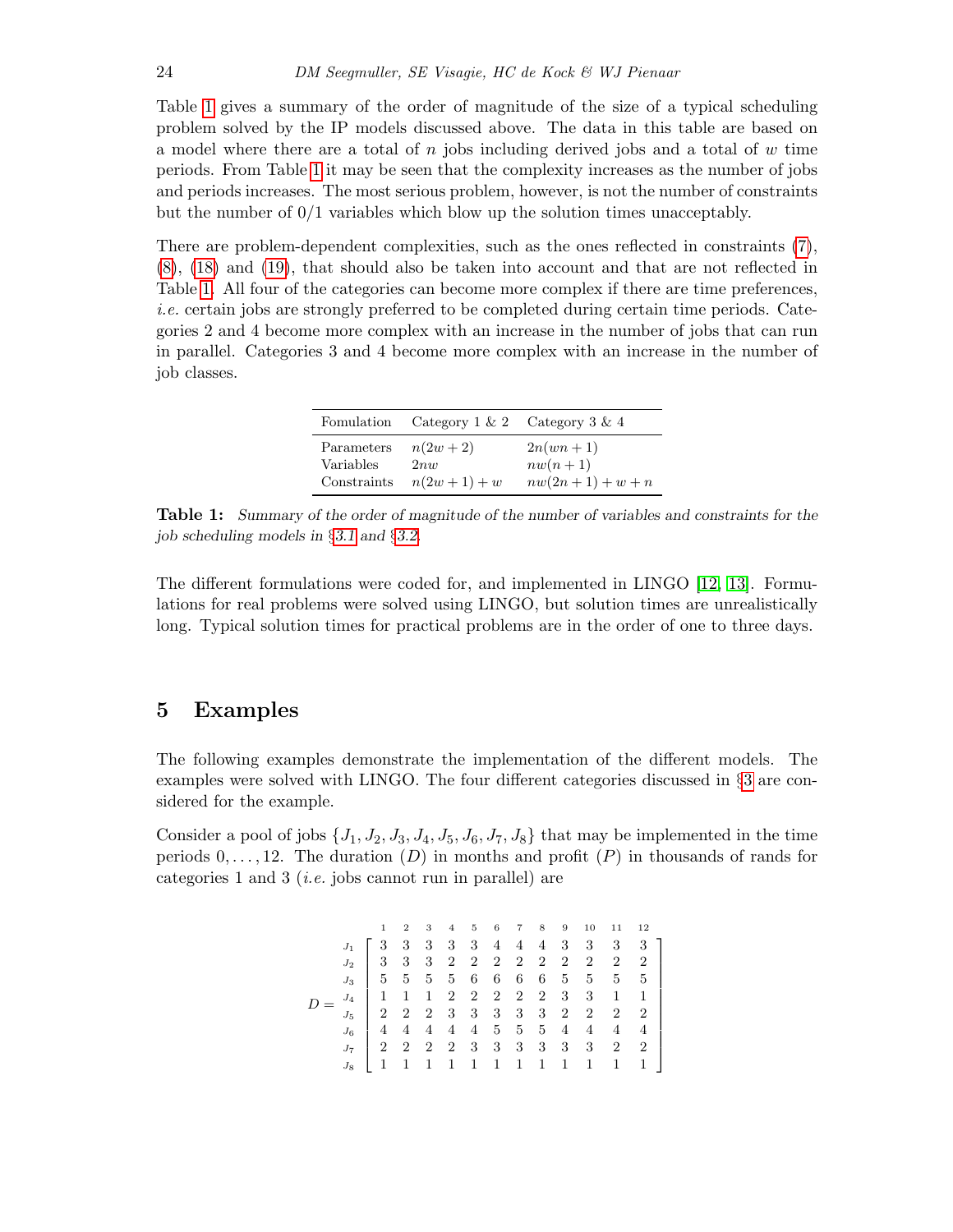and

 $\boldsymbol{P}$ 

|  |  | $1\qquad 2\qquad 3\qquad 4\qquad 5\qquad 6\qquad 7\qquad 8\qquad 9\qquad 10\quad 11\quad 12$ |  |  |  |  |                                                                                                                                                                             |
|--|--|----------------------------------------------------------------------------------------------|--|--|--|--|-----------------------------------------------------------------------------------------------------------------------------------------------------------------------------|
|  |  |                                                                                              |  |  |  |  |                                                                                                                                                                             |
|  |  |                                                                                              |  |  |  |  |                                                                                                                                                                             |
|  |  |                                                                                              |  |  |  |  | $\begin{array}{c ccccccccc} J_3 & 35 & 35 & 35 & 35 & 38 & 38 & 38 & 38 & 35 & 35 & 35 \\ \hline J_4 & 9 & 9 & 9 & 11 & 11 & 11 & 11 & 11 & 11 & 11 & 9 & 9 \\ \end{array}$ |
|  |  |                                                                                              |  |  |  |  |                                                                                                                                                                             |
|  |  |                                                                                              |  |  |  |  | $J_5$   22 22 22 23 23 23 23 23 22 22 22 22                                                                                                                                 |
|  |  |                                                                                              |  |  |  |  | $J_6$   28 28 28 28 28 28 28 28 28 28 28                                                                                                                                    |
|  |  |                                                                                              |  |  |  |  |                                                                                                                                                                             |
|  |  |                                                                                              |  |  |  |  |                                                                                                                                                                             |

where  $d_{ik}$  is the duration if job i if it starts during period k, and  $p_{ik}$  is the profit of job i if it starts during time period  $k$ .

The set of jobs  $\{J_1, J_6, J_7\}$  can run in parallel with corresponding  $h_i$  values of 0.5 for all of them. The artificially created jobs that can run in parallel will be called  $\{J_{1a}, J_{6a}, J_{7a}, J_{1b},$  $J_{6b}$ ,  $J_{7b}$ . The duration (D) in months and profit (P) in thousands of rand for categories 2 and 4 (i.e. jobs can run in parallel) are

D = 1 2 3 4 5 6 7 8 9 10 11 12 <sup>J</sup>1<sup>a</sup> 3 3 3 3 3 4 4 4 3 3 3 3 <sup>J</sup>1<sup>b</sup> 5 5 5 5 5 7 7 7 5 5 5 5 <sup>J</sup><sup>2</sup> 3 3 3 2 2 2 2 2 2 2 2 2 <sup>J</sup><sup>3</sup> 5 5 5 5 6 6 6 6 5 5 5 5 <sup>J</sup><sup>4</sup> 1 1 1 2 2 2 2 2 3 3 1 1 <sup>J</sup><sup>5</sup> 2 2 2 3 3 3 3 3 2 2 2 2 <sup>J</sup>6<sup>a</sup> 4 4 4 4 4 5 5 5 4 4 4 4 <sup>J</sup>6<sup>b</sup> 5 5 5 5 5 7 7 7 5 5 5 5 <sup>J</sup>7<sup>a</sup> 2 2 2 2 3 3 3 3 3 3 2 2 <sup>J</sup>7<sup>b</sup> 3 3 3 3 4 4 4 4 4 4 3 3 <sup>J</sup><sup>8</sup> 1 1 1 1 1 1 1 1 1 1 1 1 1 2 3 4 5 6 7 8 9 10 11 12 <sup>J</sup>1<sup>a</sup> 35 35 35 35 35 40 40 40 35 35 35 35 <sup>J</sup>1<sup>b</sup> 40 40 40 40 40 45 45 45 40 40 40 40 <sup>J</sup><sup>2</sup> 28 28 28 25 25 25 25 25 25 25 25 25 <sup>J</sup><sup>3</sup> 35 35 35 35 38 38 38 38 38 35 35 35 <sup>J</sup><sup>4</sup> 9 9 9 11 11 11 11 11 11 11 9 9 <sup>J</sup><sup>5</sup> 22 22 22 23 23 23 23 23 22 22 22 22 <sup>J</sup>6<sup>a</sup> 28 28 28 28 28 28 28 28 28 28 28 28 <sup>J</sup>6<sup>b</sup> 28 28 28 28 28 28 28 28 28 28 28 28 <sup>J</sup>7<sup>a</sup> 30 30 30 30 32 32 32 32 32 32 30 30 <sup>J</sup>7<sup>b</sup> 30 30 30 30 32 32 32 32 32 32 30 30 <sup>J</sup><sup>8</sup> 10 10 10 10 10 10 10 10 10 10 10 10 

Additional data are required in categories 3 and 4. Let there be three different configuration setup subsets, namely class 1, class 2 and class 3. These classes consist of the following jobs: class  $1 = \{J_1, J_3, J_4, J_6\}$ , class  $2 = \{J_2, J_7, J_8\}$  and class  $3 = \{J_5\}$ . The jobs in class 2 require 1 day additional setup time if preceded by jobs in class 1, with an additional setup cost of R5 000. The setup times  $(S)$  due to necessary adjustments to equipment and the cost associated with the adjustments  $(C)$  are

,

.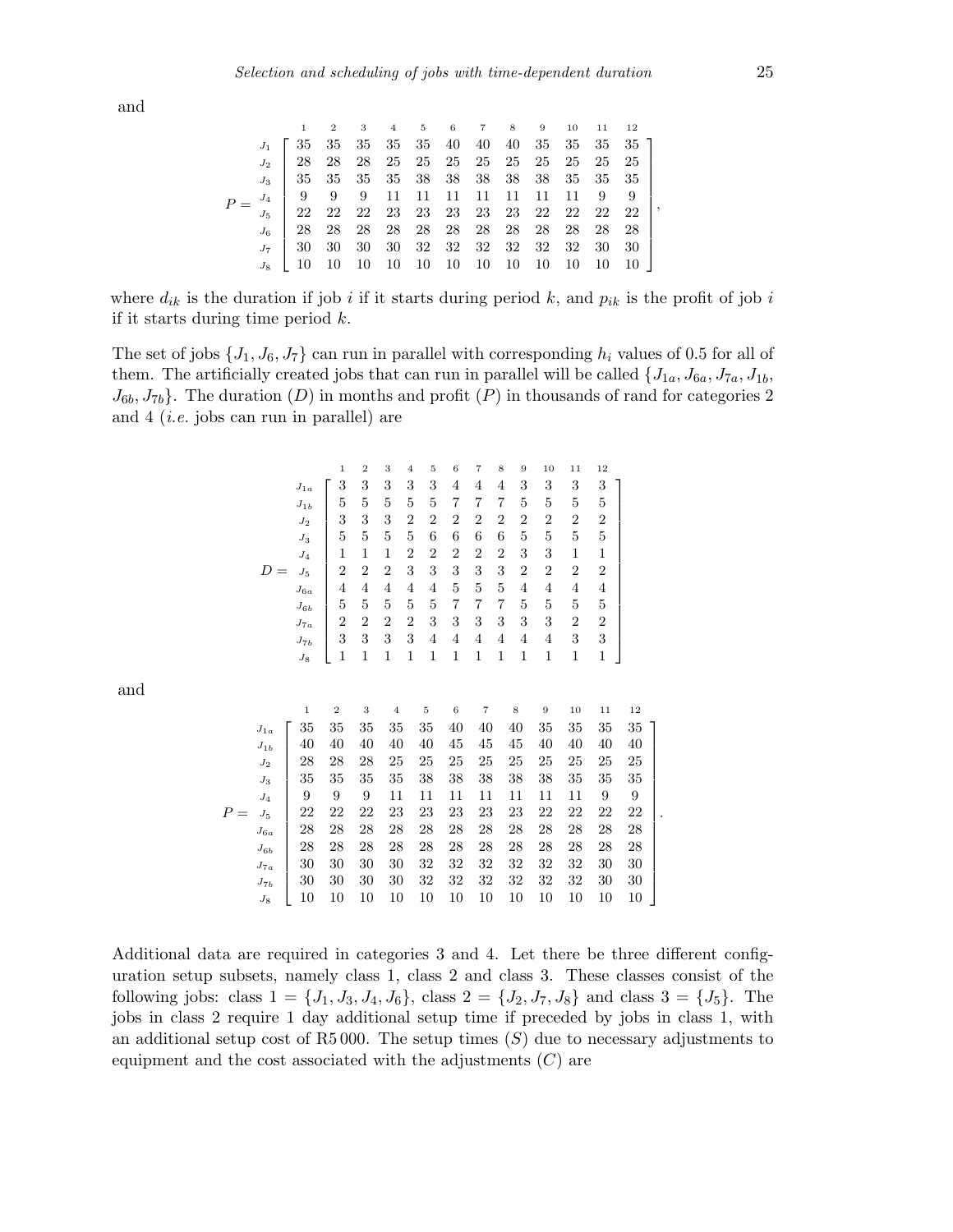|                                                                                                    | $J_1$                                                                                  | $J_2$                                         | $J_3$                                         | $J_4$                                                                   | $J_5$                                                        | $J_6$                                         | $J_7$                                                        | $J_8$                                         |
|----------------------------------------------------------------------------------------------------|----------------------------------------------------------------------------------------|-----------------------------------------------|-----------------------------------------------|-------------------------------------------------------------------------|--------------------------------------------------------------|-----------------------------------------------|--------------------------------------------------------------|-----------------------------------------------|
| $\boldsymbol{J}_1$                                                                                 | $\overline{0}$                                                                         | 0                                             | 0                                             | 0                                                                       | 0                                                            | 0                                             | 0                                                            | 0                                             |
| ${\cal J}_2$                                                                                       | 1                                                                                      | 0                                             | 1                                             | 1                                                                       | 0                                                            | 1                                             | 0                                                            | 0                                             |
| $J_3$                                                                                              | 0                                                                                      | 0                                             | 0                                             | 0                                                                       | 0                                                            | 0                                             | 0                                                            | 0                                             |
| ${\cal J}_4$<br>S                                                                                  | 0                                                                                      | 0                                             | 0                                             | 0                                                                       | $\overline{0}$                                               | 0                                             | 0                                                            | $\overline{0}$                                |
| $J_5$                                                                                              | 0                                                                                      | 0                                             | 0                                             | 0                                                                       | 0                                                            | 0                                             | 0                                                            | $\boldsymbol{0}$                              |
| $J_6$                                                                                              | 0                                                                                      | 0                                             | 0                                             | 0                                                                       | 0                                                            | 0                                             | 0                                                            | 0                                             |
| ${\cal J}_7$                                                                                       | 1                                                                                      | 0                                             | 1                                             | 1                                                                       | 0                                                            | 1                                             | 0                                                            | $\boldsymbol{0}$                              |
| ${\cal J}_8$                                                                                       | 1                                                                                      | 0                                             | 1                                             | 1                                                                       | 0                                                            | 1                                             | 0                                                            | $\overline{0}$                                |
|                                                                                                    |                                                                                        |                                               |                                               |                                                                         |                                                              |                                               |                                                              |                                               |
| $J_1$<br>${\cal J}_2$<br>${\cal J}_3$<br>${\cal J}_4$<br>$C =$<br>$J_5$<br>$J_6$<br>$J_7$<br>$J_8$ | $J_1$<br>0<br>5<br>0<br>$\boldsymbol{0}$<br>0<br>$\overline{0}$<br>5<br>$\overline{5}$ | $J_2$<br>0<br>0<br>0<br>0<br>0<br>0<br>0<br>0 | $J_3$<br>0<br>5<br>0<br>0<br>0<br>0<br>5<br>5 | $J_4$<br>$\overline{0}$<br>5<br>0<br>0<br>0<br>0<br>5<br>$\overline{5}$ | $J_5$<br>0<br>0<br>0<br>0<br>0<br>0<br>0<br>$\boldsymbol{0}$ | $J_6$<br>0<br>5<br>0<br>0<br>0<br>0<br>5<br>5 | $J_7$<br>0<br>0<br>0<br>0<br>0<br>0<br>0<br>$\boldsymbol{0}$ | $J_8$<br>0<br>0<br>0<br>0<br>0<br>0<br>0<br>0 |

where  $s_{ij}$  is the additional setup time for job i if job j precedes it and  $c_{ij}$  is additional cost added to job  $i$  if job  $j$  precedes it. If jobs can run in parallel, more rows and columns are added to S and C, to supply the values for all the derived jobs in the set(s)  $\mathcal{H}_i$ . The values in these additional rows and columns stay the same as values in the original row or column for that job.

,

The setup times must be added to the normal durations of jobs in  $D$ , while the costs in C must be subtracted from the profits in P.

The schedules for the 4 categories are given schematically in Figure [1.](#page-9-0) The values of the first objective function in each of the four categories are (in thousands) R128, R150, R124 and R124, respectively. In all the cases the optimum value of the second objective function is 12 time units.

| time period    | 1       | $\overline{2}$ | 3                             | $\overline{4}$ | 5              | 6            | $\overline{7}$ | 8     | 9                     | 10 | 11          | 12 |
|----------------|---------|----------------|-------------------------------|----------------|----------------|--------------|----------------|-------|-----------------------|----|-------------|----|
| Category 1     | $J_{8}$ | $J_1$          |                               |                | $J_{6}$        |              |                |       | $J_2$                 |    | $J_7$       |    |
| Category $2\,$ | $J_7$   |                | $J_{6b}$<br>$J_8$<br>$J_{1b}$ |                |                |              |                |       | ${\cal J}_5$<br>$J_2$ |    |             |    |
| Category 3     | $J_4$   | $J_5$          |                               | $J_7$          |                | ${\cal J}_8$ | $J_2$          |       |                       |    | $J_6$       |    |
| Category 4     | $J_4$   | $J_5$          |                               |                | $J_2$<br>$J_7$ |              |                | $J_8$ |                       |    | $J_{\rm 6}$ |    |

<span id="page-9-0"></span>Figure 1: A schematic representation of the optimal schedules for the four categories of scheduling problems.

and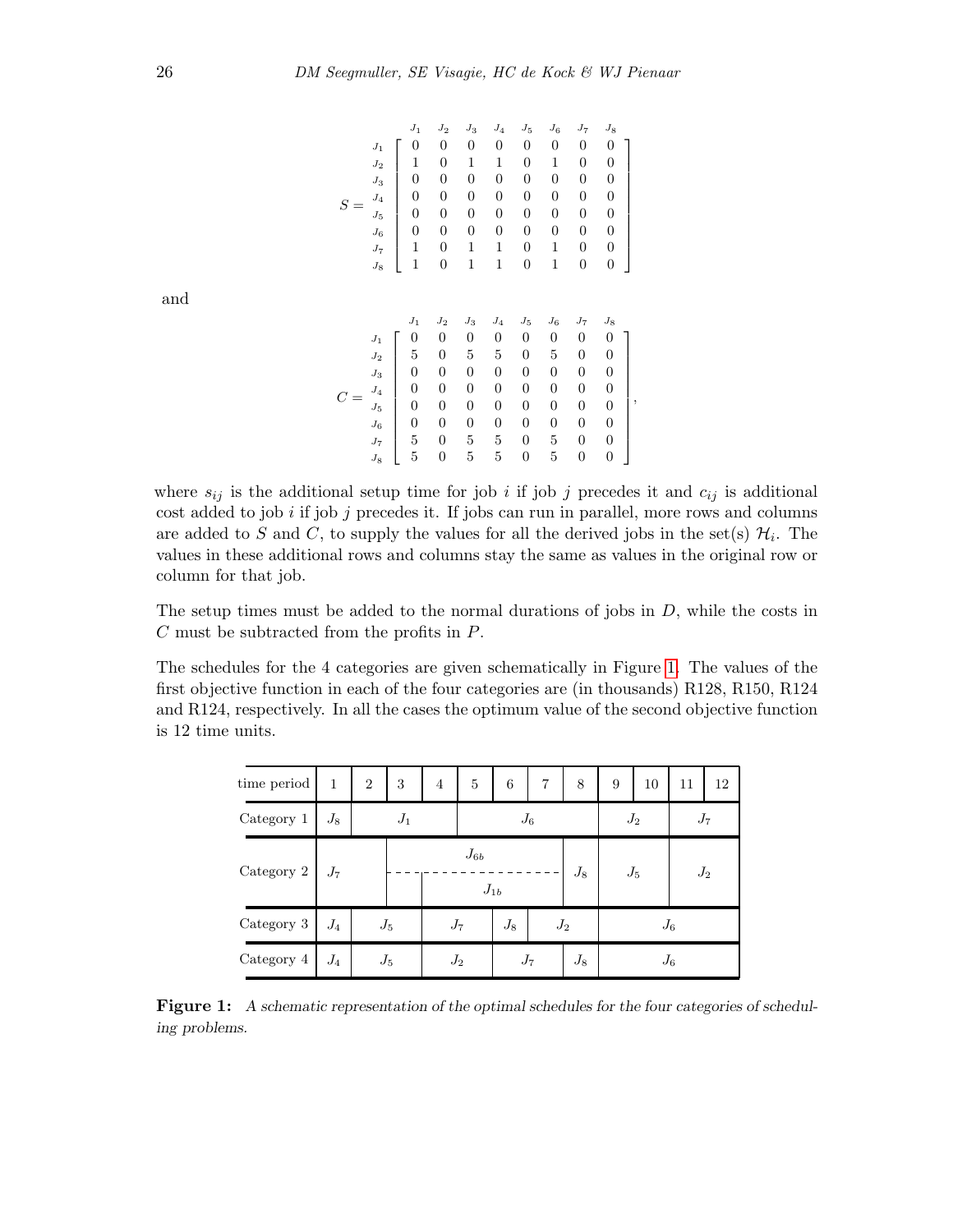## <span id="page-10-3"></span>6 Conclusions and ideas for future research

Formulating a scheduling problem as an IP where job duration is dependent on the start time and the preceding job is relatively complex, but has the advantage of being very flexible. Many different scenarios may be modelled and additional constraints limiting job implementation times and precedence may easily be accommodated. Multiple objective functions may easily be incorporated by recursively running the same application with different objective functions and additional constraints imposed by enforcing previous objective values. The solution times of the IPP increases drastically as the pool of jobs and number of periods increase. The number of  $0/1$  variables and constraints become too large for commercial software to solve the IP model within an acceptable time frame. Fairly small but realistic examples of scenarios with 15 jobs and 30 time periods took days to converge to an optimal solution using LINGO. The possibilities for future research thus lies in the development of heuristics or meta-heuristics to find good job schedules as opposed to optimal job schedules.

# References

- <span id="page-10-1"></span><span id="page-10-0"></span>[1] ALIDAEE B & WOMER NK, 1999, Scheduling with time dependent processing times: Review and extentions, Journal of the Operational Research Society, 50(7), pp. 711– 720.
- <span id="page-10-4"></span>[2] BACHMAN A, CHENG TCE, JANIAK A & NG CT, 2002, Scheduling start time dependent jobs to minimise the total weighted completion time, Journal of the Operational Research Society, 53(6), pp. 688–693.
- <span id="page-10-9"></span>[3] Cheng TCE & Ding Q, 2001, Single machine scheduling with step deteriorating processing times, European Journal of Operational Research, 134(3), pp. 623–630.
- <span id="page-10-5"></span>[4] Cheng TCE & Ding Q, 2003, Scheduling start time dependent tasks with deadlines and identical initial processing times on a single machine, Computers and Operations Research,  $30(1)$ , pp. 51–62.
- <span id="page-10-8"></span>[5] Cheng TCE, Ding Q, Kovalyov MY, Bachman A & Janiak A, 2003, Scheduling jobs with piecewise linearly decreasing processing times, Naval Research Logistics,  $50(6)$ , pp.  $531-554$ .
- <span id="page-10-2"></span>[6] CHENG TCE, DING Q & LIN BMT, 2004, A concise survey of scheduling with timedependent processing times, European Journal of Operational Research,  $152(1)$ , pp. 1–13.
- <span id="page-10-6"></span>[7] Gupta SK, Kunnather AS & Dandapani K, 1987, Optimal repayment policies for multiple loans, OMEGA,  $15(4)$ , pp. 323-330.
- <span id="page-10-7"></span>[8] GUPTA JND & GUPTA SK, 1988, Single facility scheduling with nonlinear processing *times*, Computers and Industrial Engineering,  $14(4)$ , pp. 387–393.